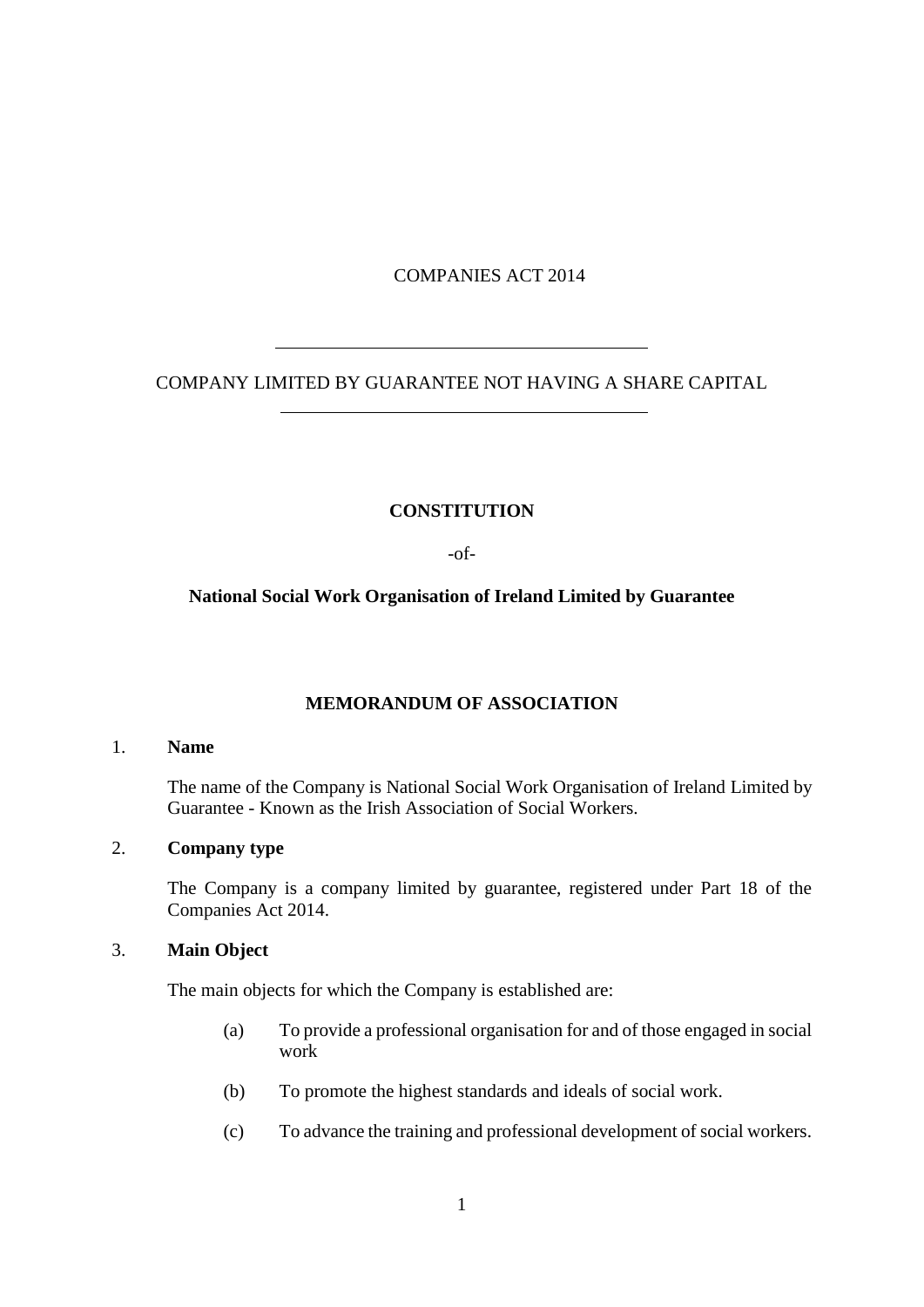- (d) To foster public knowledge and understanding of the social work profession.
- (e) To contribute to national and international policy and service development as well as social work research.
- (f) To facilitate members to relate issues in their own field with wider issues in society.
- (g) To offer advice and support to members of the Association.
- (h) To offer advice to the general public.
- (i) To take over and exercise the functions formerly exercised by the Irish Association of Social Workers.

## 4. **Subsidiary Objects**

As objects incidental and ancillary to the attainment of the Main Object, the Company shall have the following subsidiary objects:

To engage in any other business,which may seem to the Company capable of being conveniently carried on in connection with the main objects.

#### 5. **Powers**

The Company shall in addition to the powers conferred on it by law have the following powers which are exclusively subsidiary and ancillary to the Main Object and which powers may only be exercised in promoting the Main Object. Any income generated by the exercise of these powers is to be applied to the promotion of the Main Object:

- 5.1 To solicit and procure by any lawful means and to accept and receive any donation of property of any nature and any devise, legacy or annuity, subscription, gift, contribution or fund, including by means of payroll giving or other similar arrangements, and including (but so as not to restrict the generality of the foregoing) the holding of lotteries in accordance with the law for the purpose of promoting the Main Object, and to apply to such purpose the capital as well as the income of any such legacy, donation or fund.
- 5.2 To undertake, accept, execute and administer, without remuneration, any charitable trusts.
- 5.3 To establish and support or aid in the establishment and support of any charitable association or institution, trust or fund, and to subscribe or guarantee money for any charitable purpose which the Company shall consider calculated to promote its Main Object.
- 5.4 To collect and to receive voluntary contributions, donations or bequests or money for any of the purposes aforesaid.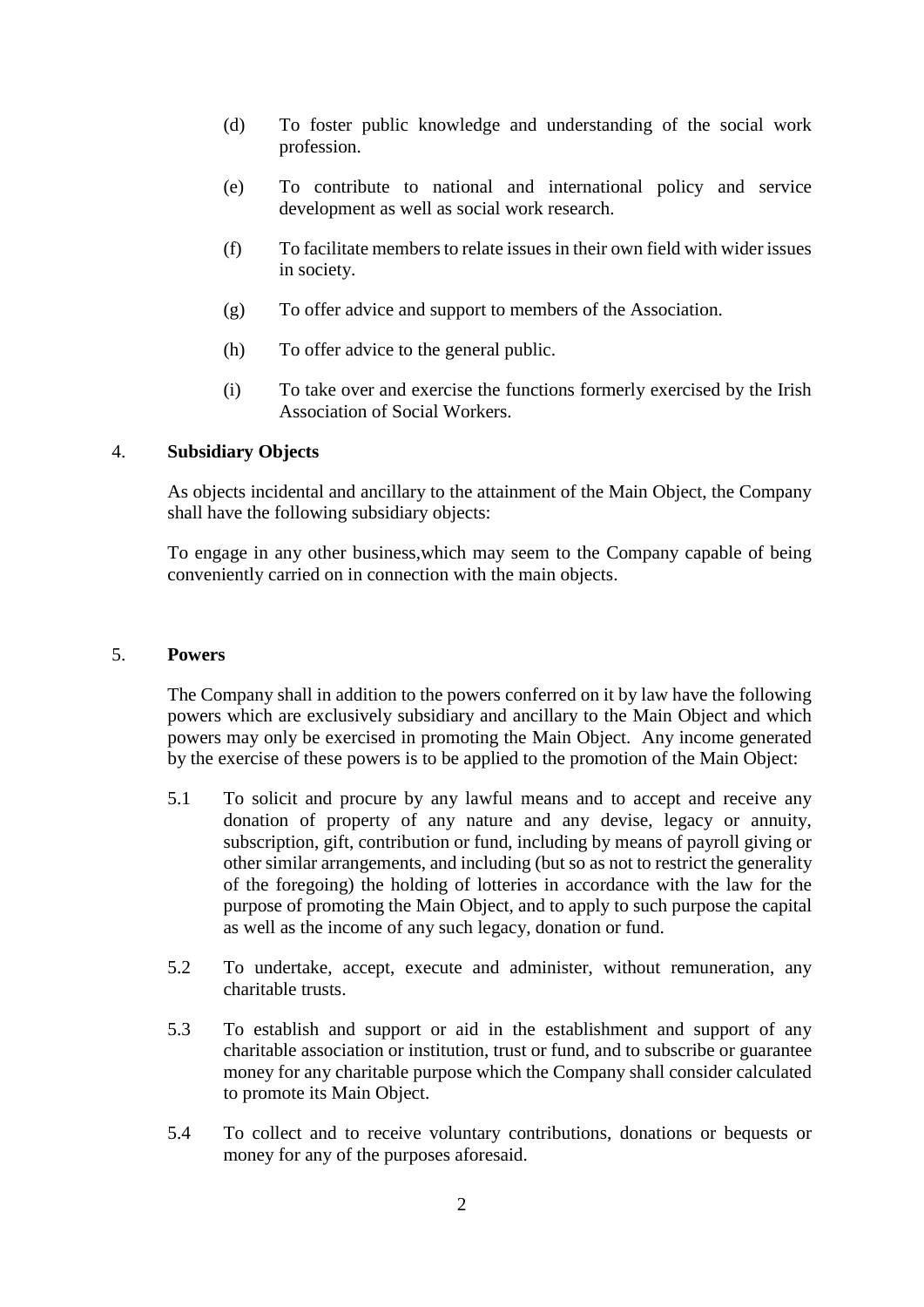- 5.5 To make application on behalf of the Company to any authority, whether governmental, local, philanthropic or otherwise, for financial funding of any kind.
- 5.6 To apply, petition for or promote any Act of the Oireachtas or other legislation relating directly to the advancement of the Main Object.
- 5.7 Subject to clause 6, to employ such staff, and on such terms, as are necessary or desirable for the proper promotion of the Main Object.
- 5.8 To grant pensions, gratuities, allowances or charitable aid to any person who may have served the Company as an employee, or to the wives, husbands, children or other dependents of such person provided that such pensions, gratuities, allowances or charitable aid shall be no more than that provided by a pension scheme covered by Part 30 of the Taxes Consolidation Act 1997 and provided that such pension scheme has been operated by the company and the beneficiary of the pensions, gratuities, allowances or charitable aid, or their spouse or parent, has been a member of the pension scheme while employed by the Company; and to make payments towards insurance and to form and contribute to provident and benefit funds for the benefit of any persons employed by the Company and to subscribe or guarantee money for charitable objects.
- 5.9 To purchase, take on lease or in exchange, hire or otherwise acquire any real or personal property, patents, copyrights, licences, rights and privileges or any estate or interest whatsoever and any rights, privileges and easements over or in respect of any property which may be considered necessary for the purposes of the Company and to develop and turn to account any land acquired by the Company or in which it is interested and in particular by laying out and preparing the same for building purposes, constructing, altering, pulling down, decorating, maintaining, fitting up and improving buildings and conveniences and by planting, paving, draining, farming, cultivating, letting or building leases or building agreement and by advancing money to and entering into contracts and arrangements of all kinds with builders, tenants and others.
- 5.10 To acquire, hold, sell, manage, lease, mortgage, exchange or dispose of all or any part of the property of the Company with a view to the promotion, protection or encouragement of its Main Object and to vary investments.
- 5.11 To co-operate with any other society or institution in carrying out any investments hereby authorised in furtherance of the Main Object.
- 5.12 To borrow and raise money in such manner as may be considered expedient, and to issue debentures, debenture stock and other securities, and for the purpose of securing any debt or other obligation of the Company to mortgage or charge all or any part of the property of the Company, present or future, and collaterally or further to secure any securities of the Company by a trust deed or other assurance.
- 5.13 To invest and deal with monies and property of the Company not immediately required in such manner as will most effectively provide funds for the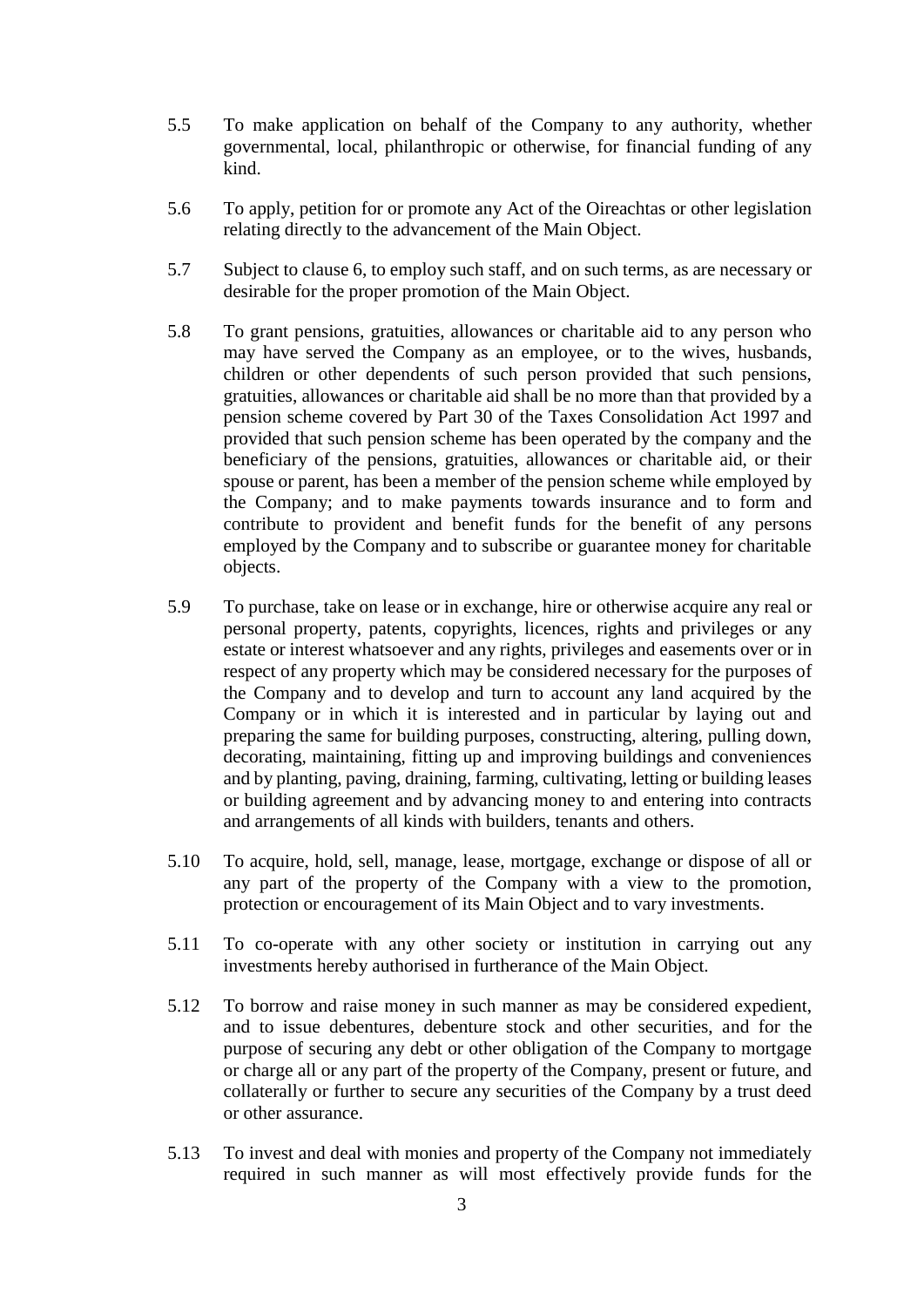advancement and promotion of the purposes aforesaid and this power shall include power from time to time to vary any investments made thereunder.

- 5.14 To invest in such ways as shall seem desirable to the Directors any moneys of the Company not immediately required for the use in connection with its Main Object and to place any such moneys on deposit with bankers and others; subject nevertheless as regards the making of investments to such conditions (if any) and such consents (if any) as may for the time being be imposed or required by law and subject also as hereinafter provided; prior permission to be obtained from the Revenue Commissioners where the Company intends to accumulate funds over a period in excess of two years for any purposes.
- 5.15 To guarantee, support or secure, whether by personal covenant or by mortgaging or charging all or any part of the undertaking, property and assets (present and future) of the Company, or all such methods, the performance of the obligations of and the repayment or payment of the principal amounts and interest of any person, firm or company or the dividends or interest of any securities, including (without prejudice to the generality of the foregoing) any company which is the Company's holding company or a subsidiary or associated company.
- 5.16 To draw, accept, make, endorse, discount, execute, issue and negotiate bills of exchange, promissory notes, bills of lading, warrants, debentures and other negotiable or transferable instruments.
- 5.17 To insure the property of the Company against any foreseeable risk in its full value and take out other insurance policies to protect the Company when required.
- 5.18 To apply for, purchase or otherwise acquire any patents, brevets d'invention, licences, concessions and the like conferring any exclusive or non-exclusive or limited rights to use or any secret or other information as to any invention which may seem capable of being used for any of the purposes of the Company or the acquisition of which may seem calculated directly or indirectly to benefit the Company, and to use, exercise, develop or grant licences in respect of or otherwise turn to account the property, rights or information so acquired.
- 5.19 To adopt such means of making known the products and/or services of the Company as may seem expedient and in particular by advertising in the press, by circulars, by purchase and exhibition of works of art or interest, by publication of books and periodicals and via the internet and by granting prizes, rewards and donations.
- 5.20 To maintain, improve or provide public amenities including recreational facilities, childcare, public health, home, welfare and youth facilities generally.
- 5.21 To enter into any arrangements with any governments or authorities, supreme, municipal, local or otherwise, that may seem conducive to the Main Object and to obtain from any such government or authority any rights, privileges and concessions which the Company may think it desirable to obtain and to carry out, exercise and comply with any such arrangements, rights, privileges and concessions.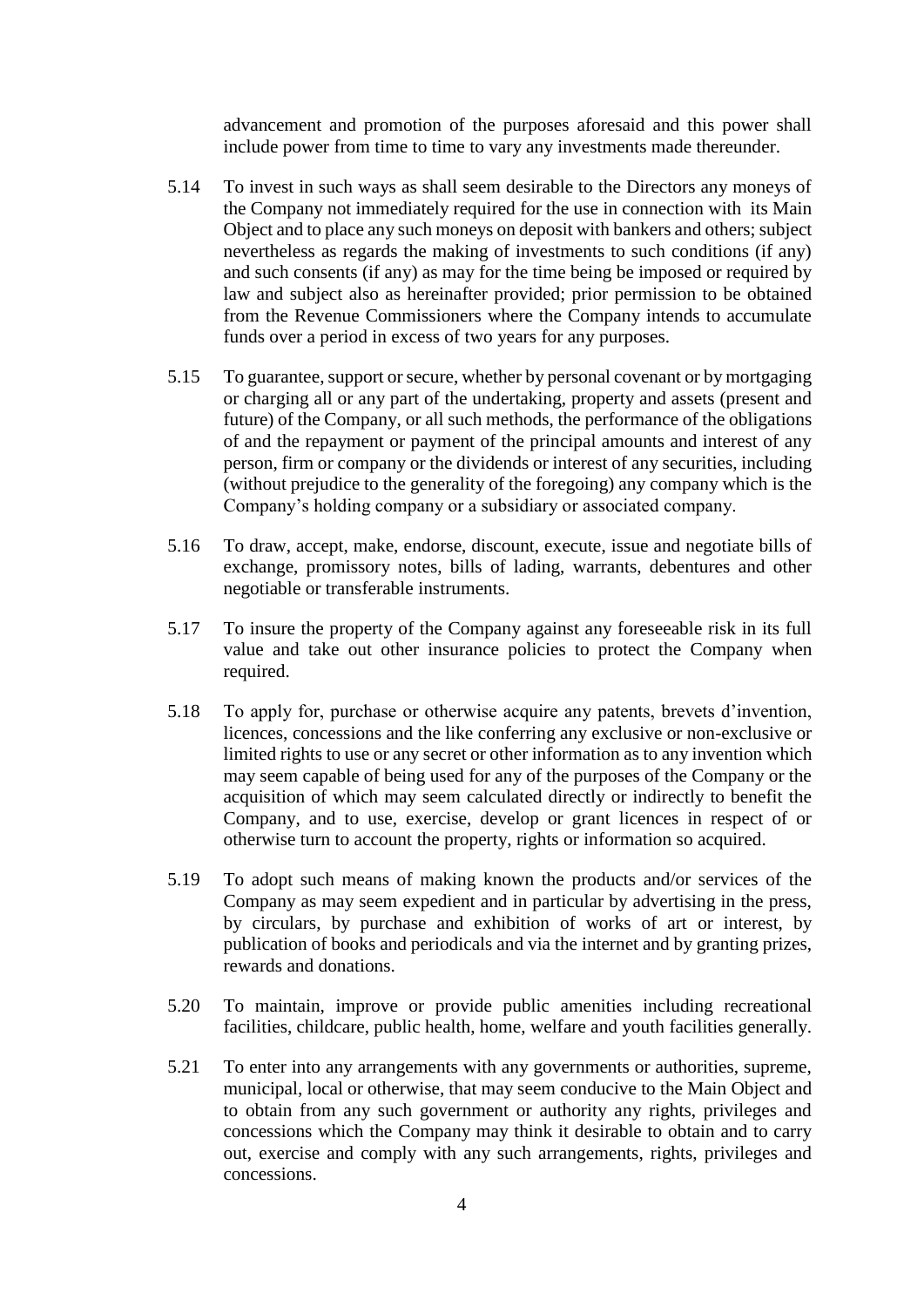- 5.22 To enter into a partnership or into any arrangement for sharing profits, union of interest, co-operation, joint venture, reciprocal concession or otherwise with any person, company, society, trust or other partnership whose objects are solely charitable, carrying on or engaged in, or are about to carry on or engage in, any business or transaction capable of being conducted so as directly or indirectly to benefit the Company and which prohibits the distribution of income and assets to at least as great a degree as the Company by virtue of Clause 6 hereof and to guarantee the contracts of, otherwise assist any such person, company, society, trust or other partnership, and to take over or otherwise acquire shares, stock, debentures, or debenture stock and securities of any such person, company society, trust or other partnership, and to sell, hold, reissue with or without guarantee or otherwise deal with same.
- 5.23 To procure the registration or incorporation of the Company in or under the laws of any place outside Ireland.
- 5.24 To pay all expenses of and incidental to the incorporation and establishment of the Company.
- 5.25 To carry on alone or in conjunction with others any other trade of business which may in the opinion of the Directors be advantageously carried on by the Company in connection with or as ancillary to any of the above businesses or the general business of the Company in pursuance of the Main Object.
- 5.26 To found, subsidise, and assist any charitable funds, associations or institutions calculated to promote or assist the Main Object.
- 5.27 To establish and maintain links with international and national organisations having similar objectives.
- 5.28 To do all such other lawful things as the Company may think incidental and conducive to the foregoing Main Object.
- 5.29 To do all or any of the things and matters aforesaid in any part of the world and as principals, agents, contractors, trustees or otherwise and by or through trustees, agents or otherwise and either alone or in conjunction with others.

## **PROVIDED THAT**:

- (a) in case the Company shall take or hold any property which may be subject to any trusts, the Company shall only deal with or invest the same in such manner as allowed by law having regard to such trusts;
- (b) nothing hereinbefore contained shall be construed as including in the purposes for which the Company has been established any purposes which are not charitable according to law.

#### 6. **Income and Property**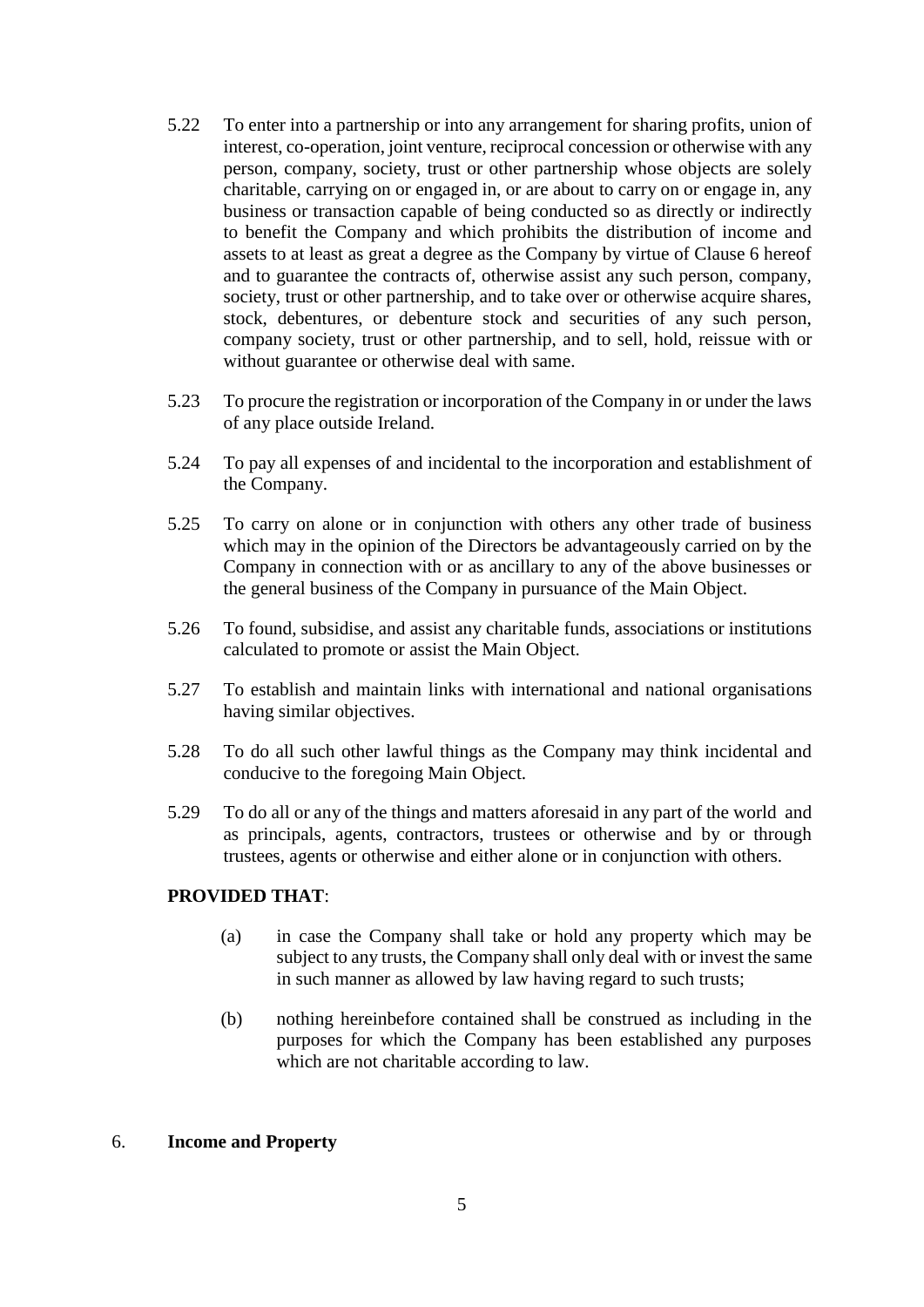- 6.1 The income and property of the Company shall be applied solely towards the promotion of Main Object(s) as set forth in this Constitution. No portion of the Company's income and property shall be paid or transferred directly or indirectly by way of dividend, bonus or otherwise howsoever by way of profit to members of the Company.
- 6.2 No Director shall be appointed to any office of the Company paid by salary or fees, or receive any remuneration or other benefit in money or money's worth from the Company. However, nothing shall prevent any payment in good faith by the Company of:
	- (a) reasonable and proper remuneration to any member or servant of the Company (not being a Director) for any services rendered to the Company;
	- (b) interest at a rate not exceeding 1% above the Euro Interbank Offered Rate (Euribor) per annum on money lent by Directors or other members of the Company to the Company;
	- (c) reasonable and proper rent for premises demised and let by any member of the Company (including any Director) to the Company;
	- (d) reasonable and proper out-of-pocket expenses incurred by any Director in connection with their attendance to any matter affecting the Company;
	- (e) fees, remuneration or other benefit in money or money's worth to any company of which a Director may be a member holding not more than one hundredth part of the issued capital of such company.

## 8. **Winding Up**

If upon the winding up or dissolution of the Company there remains, after satisfaction of all its debts and liabilities, any property whatsoever, it shall not be paid to or distributed among the members of the Company. Instead, such property shall be given or transferred to some other institution or institutions having main objects similar to the main objects of the Company. The institution or institutions to which the property is to be given or transferred shall prohibit the distribution of their income and property among their members to an extent at least as great as is imposed on the Company under or by virtue of Clause hereof. Members of the Company shall select the relevant institution or institutions at or before the time of dissolution, and if and so far as effect cannot be given to such provisions, then the property shall be given or transferred to some charitable object. Final accounts will be prepared and submitted that will include a section that identifies and values any assets transferred along with the details of the recipients and the terms of the transfer.

#### 9. **Limited Liability**

The liability of the members is limited.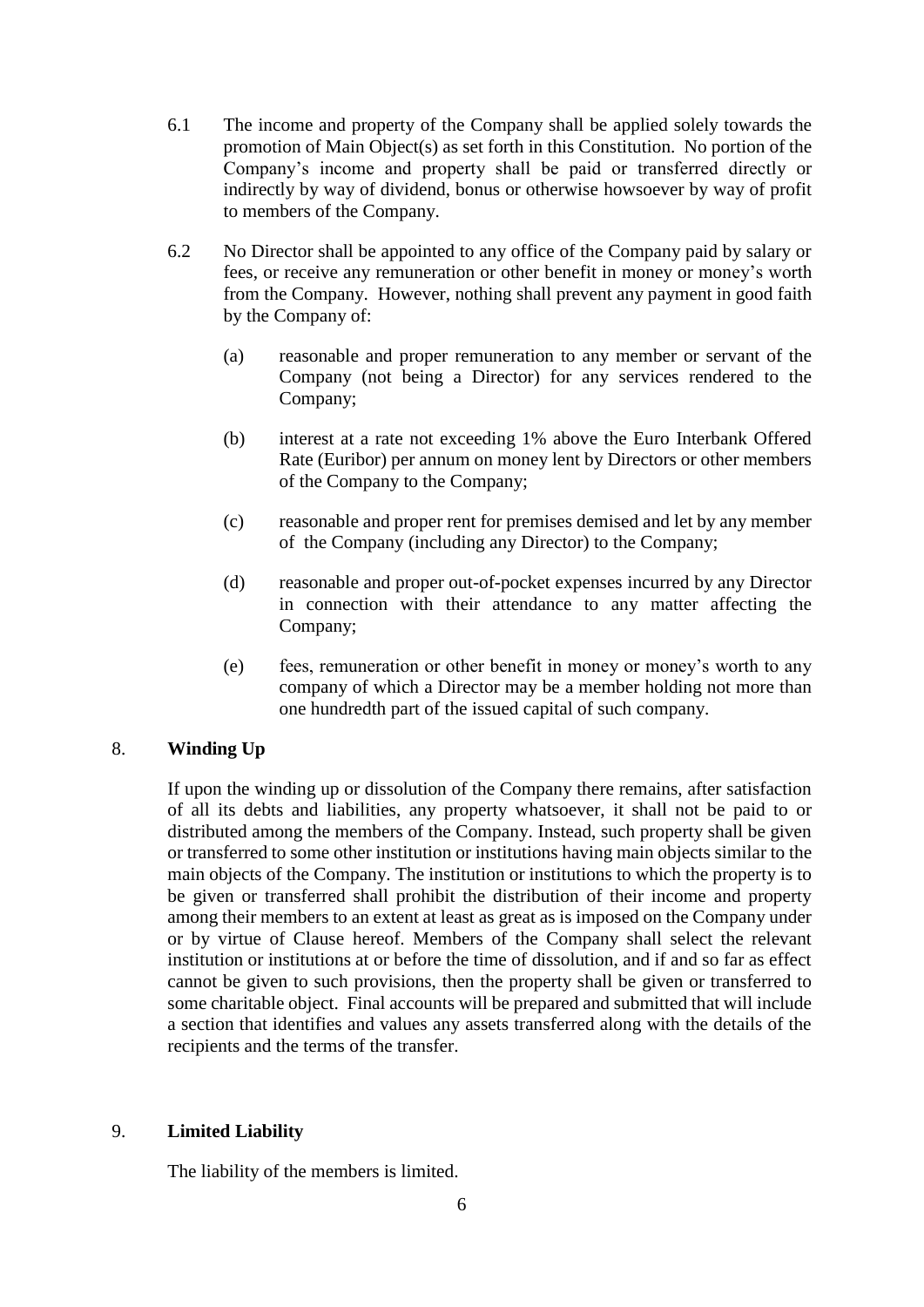### 10. **Undertaking to Contribute**

Every member of the Company undertakes to contribute to the assets of the Company, if the Company is wound up while he or she is a member or is wound up within one year after the date on which he or she ceases to be a member, for

- (a) payment of the debts and liabilities of the Company contracted before he or she ceases to be a member, and the costs, charges and expenses of winding up; and
- (b) the adjustment of the rights of the contributories among themselves,

such amount as may be required, not exceeding  $\epsilon$ 1.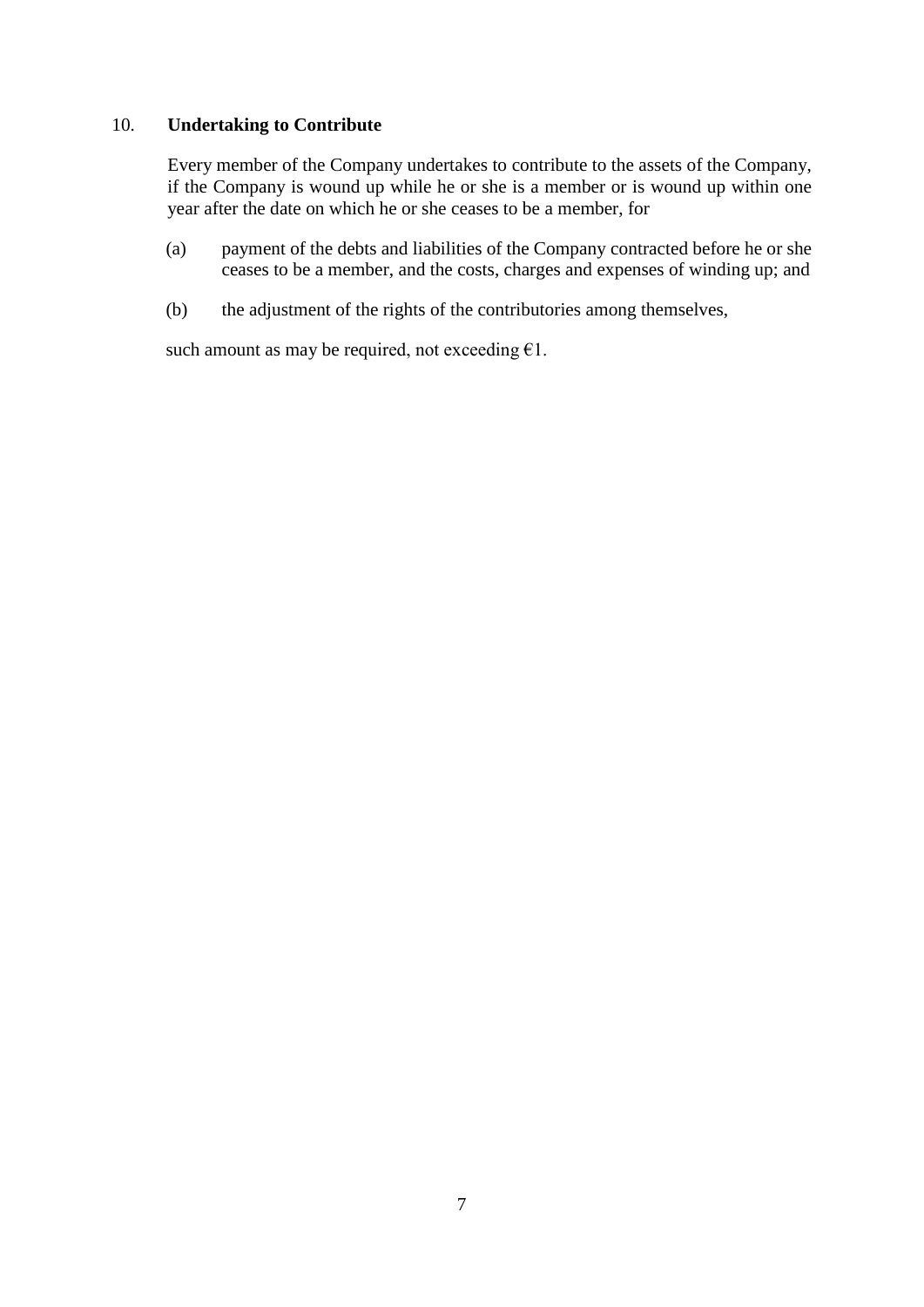## **ARTICLES OF ASSOCIATION**

### **PRELIMINARY**

1. In these Articles, unless there is something in the subject or context inconsistent herewith:

The "**Act**" means the Companies Act, 2014.

The "**Company**" means the above named Company ( Known as Irish Association of Social Workers ) .

The "**Directors**" means the members for the time being of the board of directors of the Company and "Director" shall be construed accordingly.

The "**Secretary**" means any person appointed to perform the duties of the Secretary of the Company.

The "**Seal**" means the Common Seal of the Company.

Expressions referring to writing shall, unless the contrary intention appears, be construed as including reference to printing, lithography, photography and any other modes of representing or reproducing words in visible form.

#### **MEMBERS**

- 2. For the purposes of registration the number of members of the Company is taken to be [*800*] but the Company may from time to time register an increase or decrease of members.
- 3. The members of the Company shall be (i) the subscribers to the Memorandum of Association and (ii) such other persons as the Directors shall from time to time admit to membership and as shall sign a written consent to become a member.

## **RIGHTS OF MEMBERS**

- 4. Members shall have such rights and privileges and be liable to make such payments as may, from time to time, be prescribed by the Board of Directors.
- 5. Honorary Members shall be persons who, in the opinion of the company, have done distinguished work furthering the objectives of the company. They may be elected at a General Meeting of the company on the nomination of the Board of Directors and those persons so elected shall become Honorary Members for life. Honorary Members shall not be liable to pay subscriptions and shall have full voting rights.
- 6. Membership of the Company is not transferable and shall cease:-
	- (a) on the member's death or bankruptcy;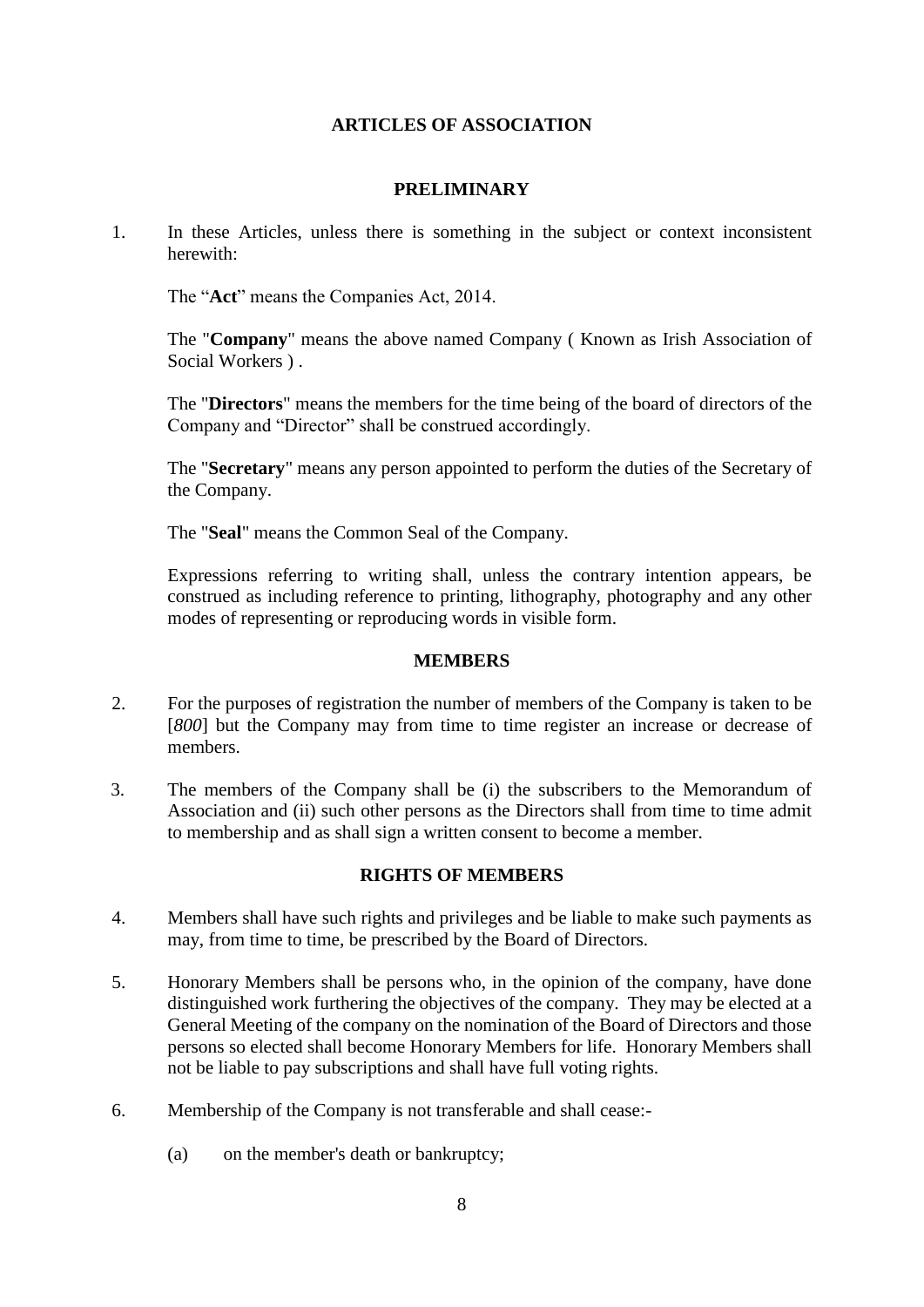- (b) if the member resigns by serving notice in writing to the Directors of the Company at its registered office.
- (c) if the member shall refuse or wilfully neglect to comply with this Constitution or shall have been guilty of such conduct as in the opinion of the Directors either shall have rendered him/her unfit to remain a member of the Company or shall be injurious to the company or if the directors shall for any other good reason require that a member shall be expelled such members may by a Resolution of the Directors be expelled from membership provided that s/he shall have been given notice of the intended resolution for her/his expulsion and shall have been afforded an opportunity of giving orally or in writing to the Directors any explanation or defence as s/he may think fit.

Notice shall be deemed to have been served if it is sent by post in accordance with the provisions set out in this Constitution whether or not it is actually received by the member intended to be served with such notice.

#### **GENERAL MEETINGS**

- 7. The Company shall hold a general meeting in every calendar year as its annual general meeting at such time and place as may be determined by the Directors and shall specify the meeting as such in the notices calling it provided that every annual general meeting except the first shall be held not more than fifteen months after the holding of the last preceding annual general meeting and that so long as the Company holds its first annual general meeting within eighteen months of the date of incorporation, it need not hold it in the year of its incorporation.
- 8. All general meetings other than annual general meetings shall be known as extraordinary general meetings.
- 9. Directors may, whenever they think fit, convene an extraordinary general meeting.
- 10. If, at any time, there are not sufficient directors capable of acting to form a quorum, any Director of the Company or any member of it may convene an extraordinary general meeting in the same manner as nearly as possible as that in which meetings may be convened by the Directors.
- 11. The Directors of the Company shall, on the requisition of one or more members holding, or together holding, at the date of the deposit of the requisition, not less than 10% of the total voting rights of all the members having, at the date of the deposit, the right to vote at general meetings of the Company, forthwith proceed duly to convene an extraordinary general meeting of the Company.
- 12. The requisition shall state the objects of the meeting and shall be signed by the requisitionists and deposited at the registered office of the Company and may consist of several documents in like form each signed by one or more requisitionists.
- 13. If the Directors do not within 21 days after the date of the deposit of the requisition proceed duly to convene a meeting to be held within 2 months after that date (the "requisition date"), the requisitionists, or any of them representing more than 50% of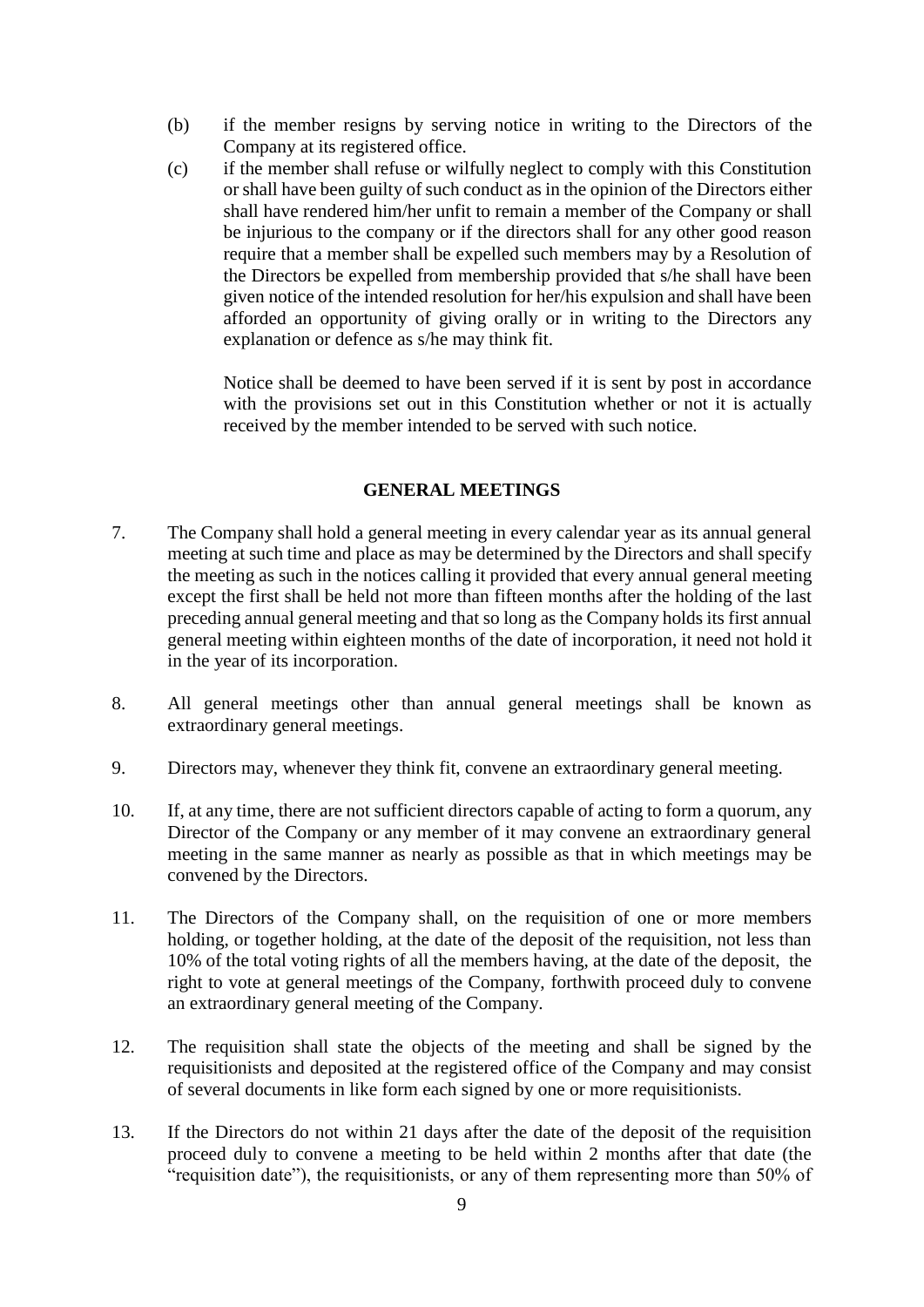the total voting rights of all of them, may themselves convene a meeting but any meeting so convened shall not be held after the expiration of 3 months after the requisition date.

- 14. Any reasonable expenses incurred by the requisitionists by reason of the failure of directors duly to convene a meeting shall be repaid to the requisitionists by the company and any sum so repaid shall be retained by the company out of any sums due or to become due from the Company by way of fees or other remuneration in respect of their services to such of the Directors as were in default.
- 15. For the purposes of Articles 12 to 15, the Directors shall, in the case of a meeting at which a resolution is to be proposed as a special resolution, be deemed not to have duly convened a meeting if they do not give such notice of it as is required by Section 181 of the Act.
- 16. A meeting convened under Articles 12 or 14 shall be convened in the same manner as nearly as possible as that in which meetings are to be convened by directors.
- 17. The chairperson of the board of directors shall preside as chairperson at every general meeting of the Company, or if there is no such chairperson, or if he or she is not present within 15 minutes after the time appointed for the holding of the meeting or is unwilling to act, the directors present shall elect one of their number to be chairperson of the meeting.
- 18. If at any meeting no director is willing to act as chairperson or if no director is present within 15 minutes after the time appointed for holding the meeting, the members present shall choose one of their number to be chairperson of the meeting.
- 19. The chairperson may, with the consent of any meeting at which a quorum is present and shall if so directed by the meeting, adjourn the meeting from time to time and from place to place. However, no business shall be transacted at any adjourned meeting other than the business left unfinished at the meeting from which the adjournment took place. When a meeting is adjourned for 30 days or more, notice of the adjourned meeting shall be given as in the case of an original meeting but, subject to that, it shall not be necessary to give any notice of an adjournment or of the business to be transacted at an adjourned meeting.
- 20. Unless a poll is demanded in accordance with Article 40, at any general meeting:
	- (a) a resolution put to the vote of the meeting shall be decided on a show of hands; and
	- (b) a declaration by the chairperson that a resolution has, on a show of hands, been carried or carried unanimously, or by a particular majority, or lost, and an entry to that effect in the book containing the minutes of the proceedings of the Company shall be conclusive evidence of the fact without proof of the number or proportion of the votes recorded in favour of or against such resolution.
- 21. Where there is an equality of votes, whether on a show of hands or on a poll, the chairperson of the meeting at which the show of hands takes place or at which the poll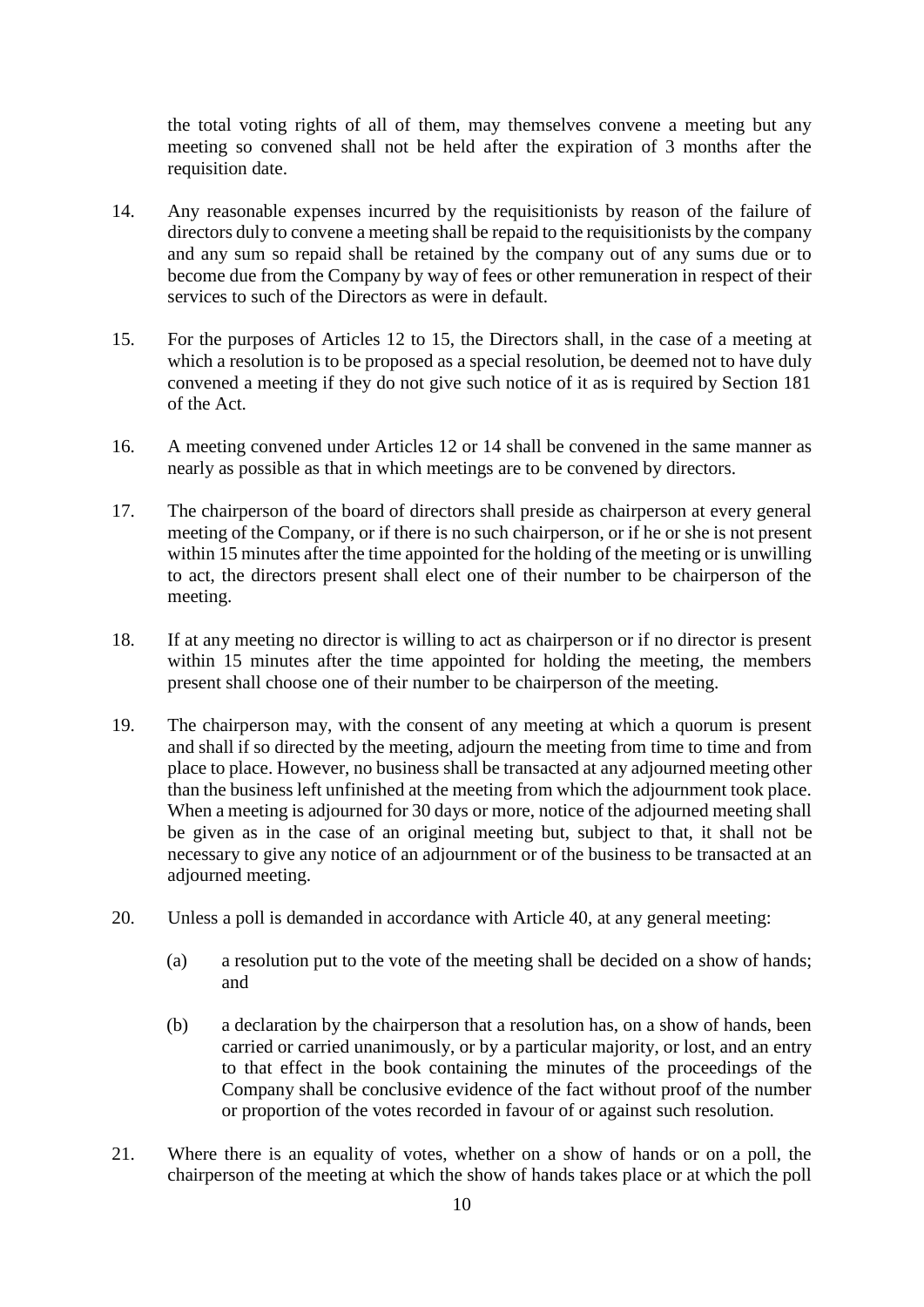is demanded, shall be entitled to a second or casting vote.

22. Subject to section 193 of the Act (as modified by section 1208 of the Act) a resolution in writing signed by all the members of the Company for the time being entitled to attend and vote on such resolution at a general meeting (or being bodies corporate by their duly appointed representatives) shall be as valid and effective for all purposes as if the resolution had been passed at a general meeting of the Company duly convened and held and if described as a special resolution shall be deemed to be a special resolution within the meaning of the Act. Any such resolution in writing may consist of several documents in like form each signed by one or more members. It shall be deemed to have been passed at a meeting held on the date on which it was signed by the last member to sign, and, where the resolution states a date as being the date of his or her signature thereof by any member, this statement shall be prima facie evidence that it was signed by him or her on that date.

#### **NOTICE OF GENERAL MEETINGS**

- 23. A meeting of the Company, other than an adjourned meeting, shall be called:
	- (a) in the case of the annual general meeting or an extraordinary general meeting for the passing of a special resolution, by not less than 21 days' notice;
	- (b) in the case of any other extraordinary general meeting, by not less than 7 days' notice.
- 24. A meeting of the Company shall, notwithstanding that it is called by shorter notice than that specified in Article 23, be deemed to have been duly called if it is so agreed by:
	- (a) all the members entitled to attend and vote at the meeting; and
	- (b) unless no statutory auditors of the Company stand appointed in consequence of the Company availing itself of the audit exemption, the statutory auditors of the Company.
- 25. Where notice of a meeting is given by posting it by ordinary prepaid post to the registered address of a member, then, for the purposes of any issue as to whether the correct period of notice for that meeting has been given, the giving of the notice shall be deemed to have been effected on the expiration of 24 hours following posting.
- 26. In determining whether the correct period of notice has been given by a notice of a meeting, neither the day on which the notice is served nor the day of the meeting for which it is given shall be counted.
- 27. The notice of a meeting shall specify:
	- (a) the place, date and time of the meeting;
	- (b) the general nature of the business to be transacted at the meeting;
	- (c) in the case of a proposed special resolution, the text or substance of that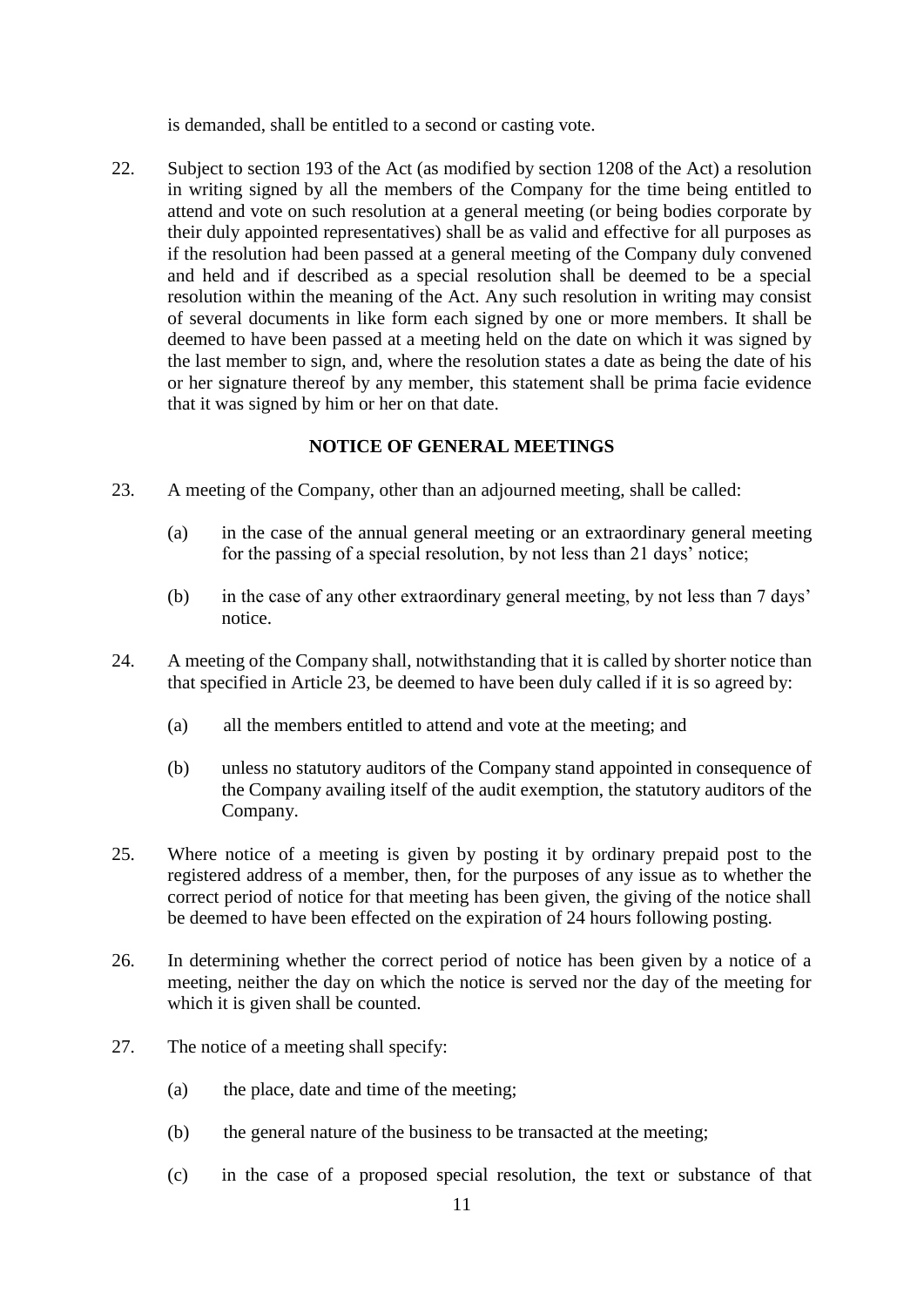proposed special resolution; and

- (d) with reasonable prominence a statement that:
	- (i) a member entitled to attend and vote is entitled to appoint a proxy using the form set out in Section 184 of the Act or, where that is allowed, one or more proxies, to attend, speak and vote instead of him or her;
	- (ii) a proxy need not be a member;
	- (iii) the time by which the proxy must be received at the Company's registered office or some other place within the State as is specified in the statement for that purpose.
- 28. The accidental omission to give notice of a meeting to, or the non-receipt of notice of a meeting by, any person entitled to receive notice shall not invalidate the proceedings at the meeting.

#### **VOTES OF MEMBERS**

- 29. Where a matter is being decided (whether on a show of hands or on a poll), every member present in person and every proxy shall have one vote, but so that no individual member shall have more than one vote.
- 30. No objection shall be raised to the qualification of any voter except at the meeting or adjourned meeting at which the vote objected to is given or tendered, and every vote not disallowed at such meeting shall be valid for all purposes. Any such objection made in due time shall be referred to the chairperson of the meeting, whose decision shall be final and conclusive.
- 31. Votes may be given either personally or by proxy. Where there is an equality of votes, whether on a show of hands or on a poll, the chairperson of the meeting at which the show of hands takes place or at which the poll is demanded, shall be entitled to a second or casting vote.

## **PROXIES**

- 32. A member of the Company entitled to attend and vote at a meeting of the Company shall be entitled to appoint another person (whether a member or not) as his or her proxy to attend and vote instead of him or her. A proxy so appointed shall have the same right as the member to speak at the meeting and to vote on a show of hands and on a poll.
- 33. The instrument appointing a proxy (the "**Instrument of Proxy**") shall be in writing
	- (a) under the hand of the appointer or of his or her attorney duly authorised in writing; or
	- (b) if the appointer is a body corporate, either under seal of the body corporate or under the hand of an officer or attorney of it duly authorised in writing.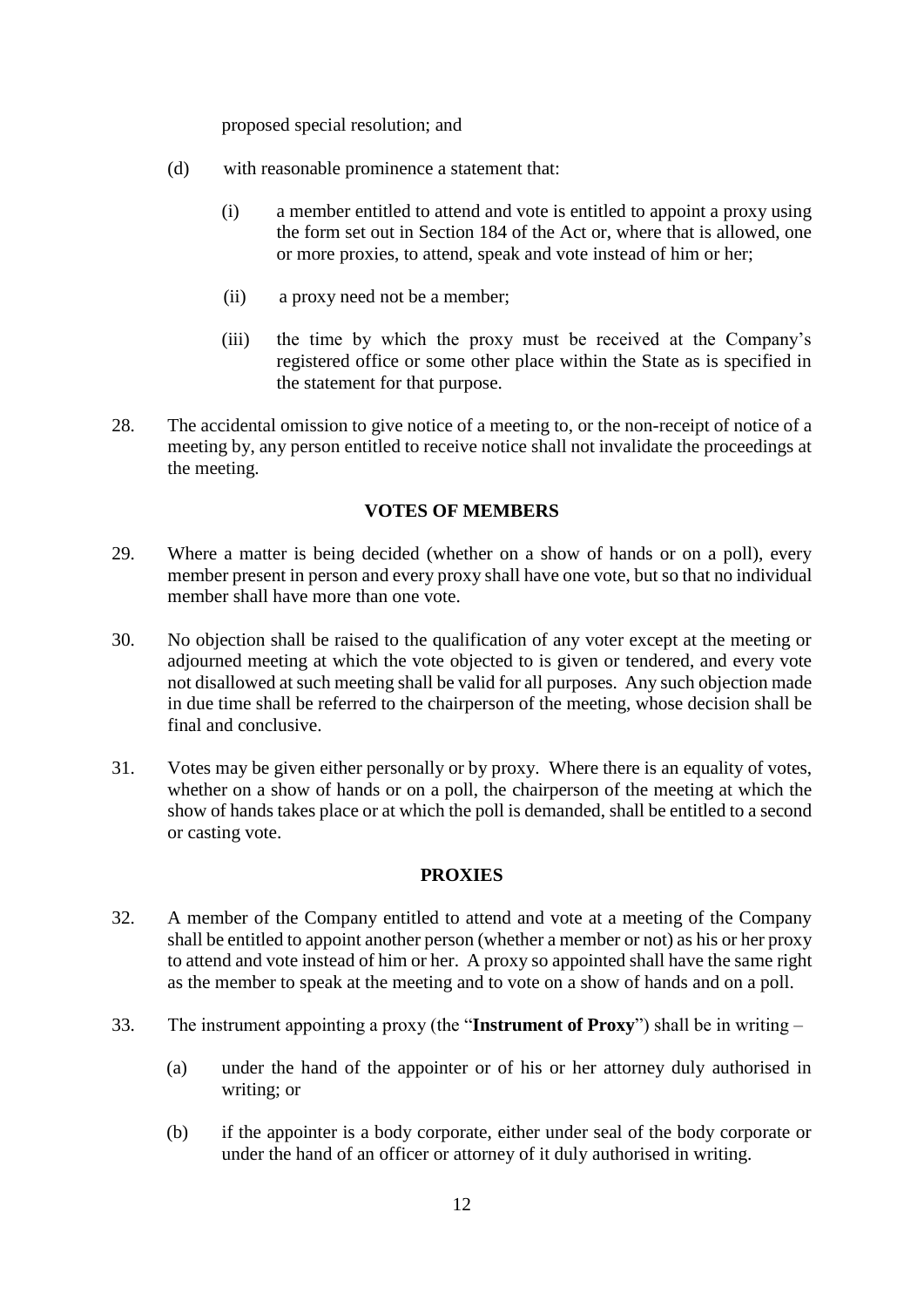- 34. The Instrument of Proxy and the power of attorney or other authority, if any, under which it is signed or a notarially certified copy of that power or authority, shall be deposited at the registered office of the Company or at such other place within the State as is specified for that purpose in the notice convening the meeting, and shall be deposited not later than the following time:-
	- (a) 48 hours before the time for holding the meeting or adjourned meeting at which the person named in the instrument proposes to vote; or
	- (b) in the case of a poll, 48 hours before the time appointed for the taking of the poll.
- 35. The depositing of the Instrument of Proxy may, rather than its being effected by sending or delivering the instrument, be effected by communicating the instrument to the Company by electronic means (as defined in section 2 of the Act) and this Article likewise applies to the depositing of anything else referred to in the preceding Article.
- 36. An instrument appointing a proxy shall be in the following form or a form as near to it as circumstances permit –

*I/We, of in the County of , being a member/members of the above named Company, hereby appoint of or failing him or as my/our proxy to vote for me/us on my/our behalf at the (annual or extraordinary, as the case may be) general meeting of the Company to be held on the day of 20 and any adjournment thereof.*

*Signed this day of 20*

**This form is to be used \*in favour of/against the resolution. Unless otherwise instructed, the proxy will vote as he thinks fit. Strike out whichever is not desired.**

## **VOTING ON A POLL**

- 37. At a meeting, a poll may be demanded in relation to a matter (whether before or on the declaration of the result of the show of hands in relation to it).
- 38. A demand for a poll may be made by:
	- (a) the chairperson of the meeting;
	- (b) at least three members present in person or by proxy;
	- (c) any member or members present in person or by proxy and representing not less than 10% of the total voting rights of all the members of the Company concerned having the right to vote at the meeting.
- 39. A demand for such a poll may be withdrawn by the person or persons who have made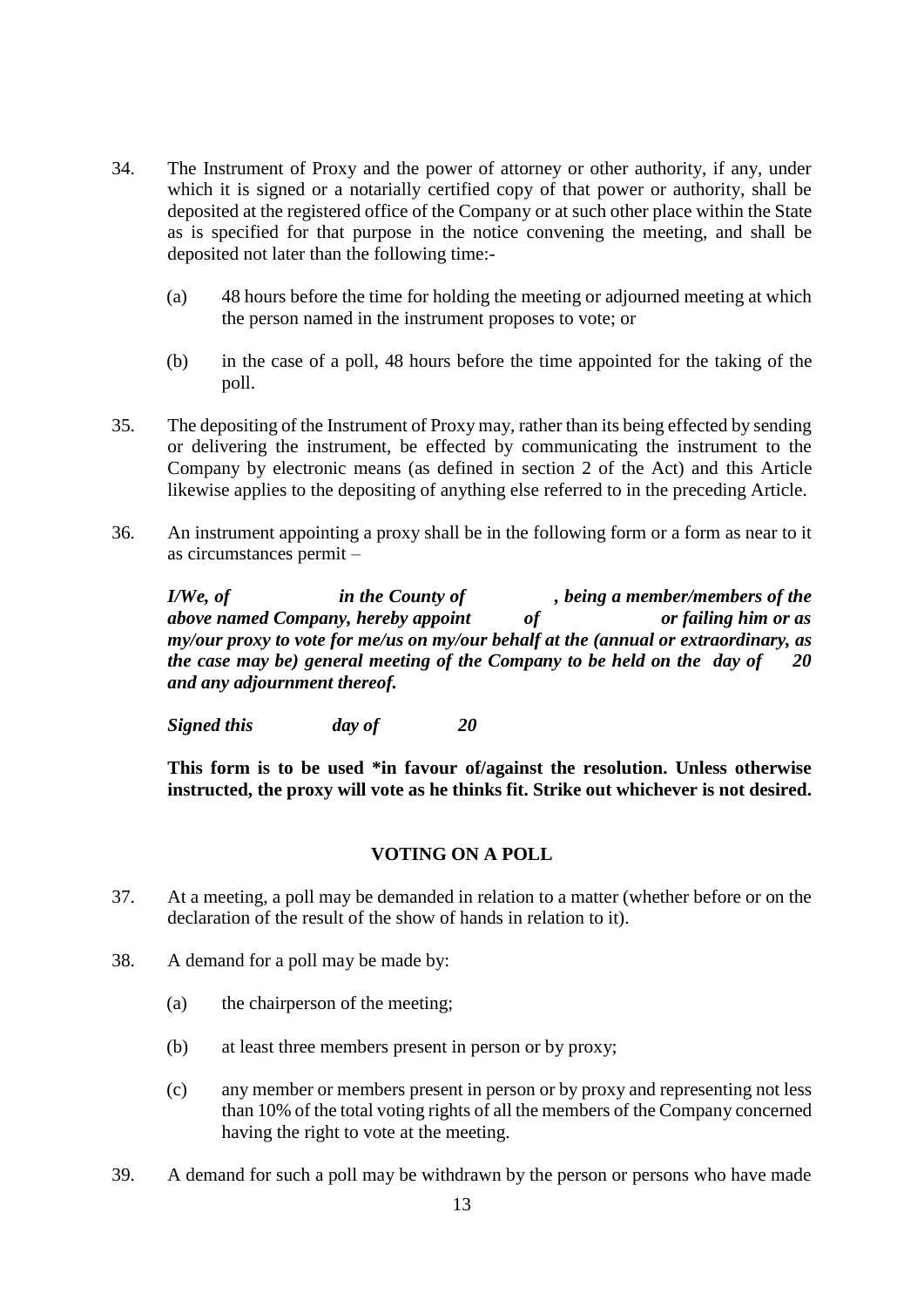the demand. Subject to Article 41, if a poll is demanded it shall be taken in such manner as the chairperson of the meeting directs, and the result of the poll shall be deemed to be the resolution, in relation to the matter concerned, of the meeting at which the poll was demanded.

- 40. A poll demanded with regard to the election of a chairperson or on a question of adjournment shall be taken forthwith.
- 41. A poll demanded on any other question shall be taken at such time as the chairperson of the meeting directs, and any business other than that on which a poll is demanded may be proceeded with pending the taking of the poll.
- 42. The instrument appointing a proxy to vote at a meeting of the Company shall be deemed also to confer authority to demand or join in demanding a poll, and for the purposes of Articles 39 and 40, a demand by a person as proxy for a member shall be the same as a demand by the member.
- 43. On a poll taken at a meeting of the Company or a meeting of any class of members of the Company, a member, whether present in person or by proxy, entitled to more than one vote need not, if he or she votes:-
	- (a) use all his or her votes; or
	- (b) cast all the votes he or she uses in the same way.

#### **DIRECTORS**

- 44. The Directors of the Company must be members of the Company and shall be elected by the Members on the basis of majority voting.
- 45. The number of the Directors shall be not less than seven (7) and unless and until determined by the Company in general meeting, not more than ten (10). The first Directors shall be the persons named in the statement delivered to the Registrar of Companies pursuant to Section 22 of the Act.
- 46. No remuneration shall be payable under any circumstances to any of the Directors in respect of his services as Director, or on any Committee of the Directors to which the Directors may delegate powers under Article 68. The Directors may be paid all travelling, hotel and other expenses properly incurred by them in attending and returning from meetings of the Directors or any committee of the Directors or general meetings of the Company or otherwise in connection with the business of the Company.
- 47. The business of the Company shall be managed by the Directors, who may pay all expenses incurred in promoting and registering the Company, and may exercise all such powers of the Company as are not, by the Act or by these Articles required to be exercised by the Company in general meeting, subject nevertheless to the provisions of the Act and of these Articles and to such directions, not being inconsistent with the aforesaid provisions, as the Company in general meeting may (by special resolution) give. No such direction given by the Company in general meeting shall invalidate any prior act of the Directors which would have been valid if that direction had not been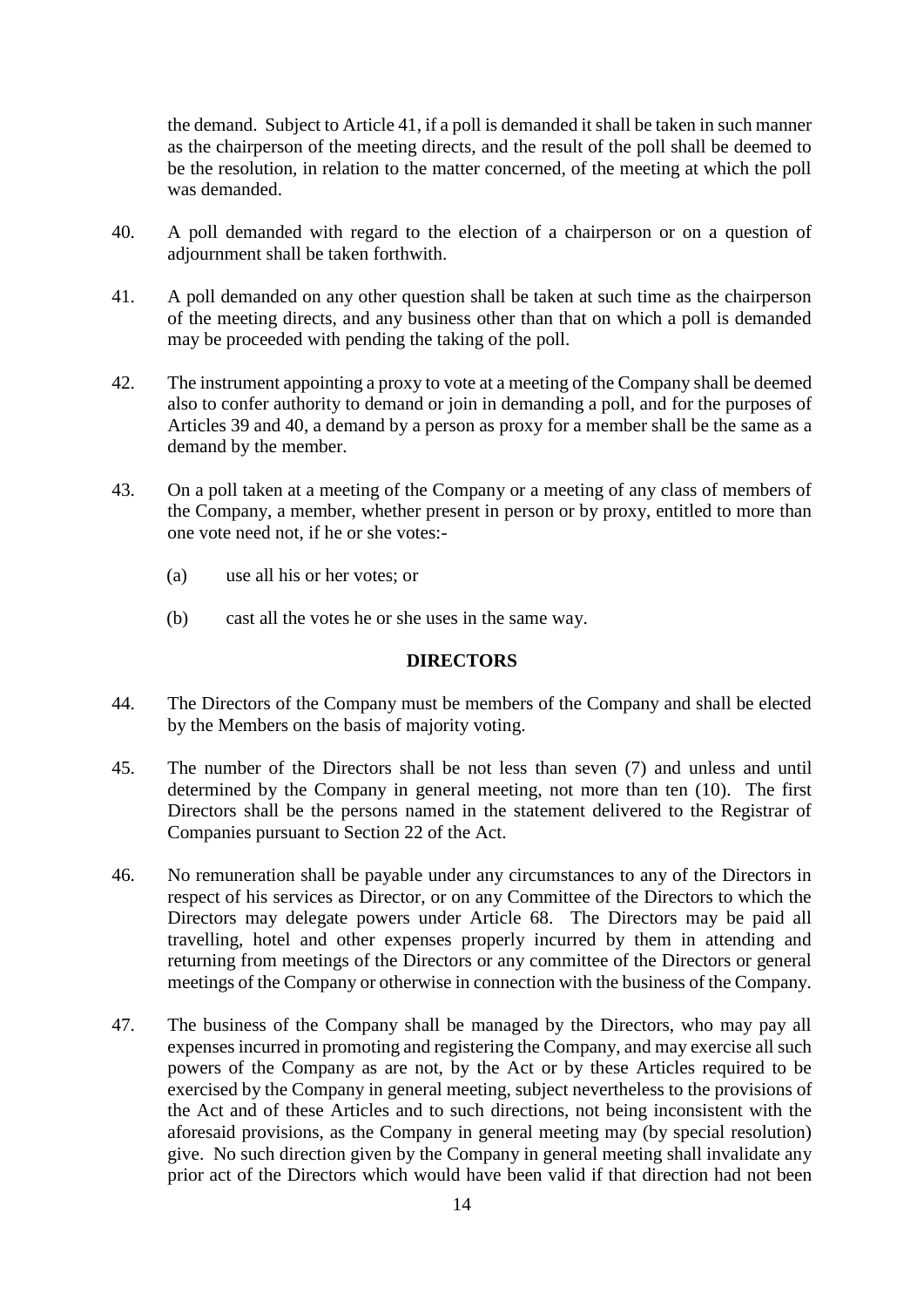given.

- 48. Without prejudice to Section 40 of the Act, the Directors may delegate any of their powers to such person or persons as they think fit, including committees; any such committee shall, in the exercise of the powers so delegated, conform to any regulations that may be imposed on it by the Directors.
- 49. All cheques, promissory notes, drafts, bills of exchange and other negotiable instruments, and all receipts for moneys paid to the Company shall be signed, drawn, accepted, endorsed or otherwise executed as the case may be, by such person or persons and in such manner as the Directors shall from time to time by resolution determine.
- 50. The Company shall cause minutes to be entered in books kept for the purpose:-
	- (a) of all appointments of officers made by the Directors;
	- (b) of the names of the Directors present at each meeting of the Directors and of any committee of the Directors;
	- (c) of all resolutions and proceedings at all meetings of the Company and, of the Directors and of committees of the Directors.

## **POWERS OF ATTORNEY**

51. The Company may empower any person, either generally or in respect of any specified matters, as its attorney, to execute deeds or do any other matter on its behalf in any place whether inside or outside the State. A deed signed by such attorney on behalf of the Company shall bind the Company and have the same effect as if it were under its common seal.

# **ROTATION OF DIRECTORS**

- 52. At the first Annual General Meeting of the Company, all the Directors shall retire from office and at the Annual General Meeting in every subsequent year, all directors shall retire from office.
- 53. The Directors shall be elected each year at the Annual General Meeting of the Company and shall hold office until the next AGM. All members will be eligible for election but before submitting their nomination for election to the Board, they must be nominated by at least two other members (but excluding a nomination by herself or himself or a current Director of the Board) whose membership is valid at the time of the nomination. Nominations should be sent in writing to the registered office of the Company at least 5 days before the AGM. Nominations may be sought at the AGM in the event that not enough nominations for all positions have been received.
- 54. A retiring Director shall be eligible for re-election until s/he has served six consecutive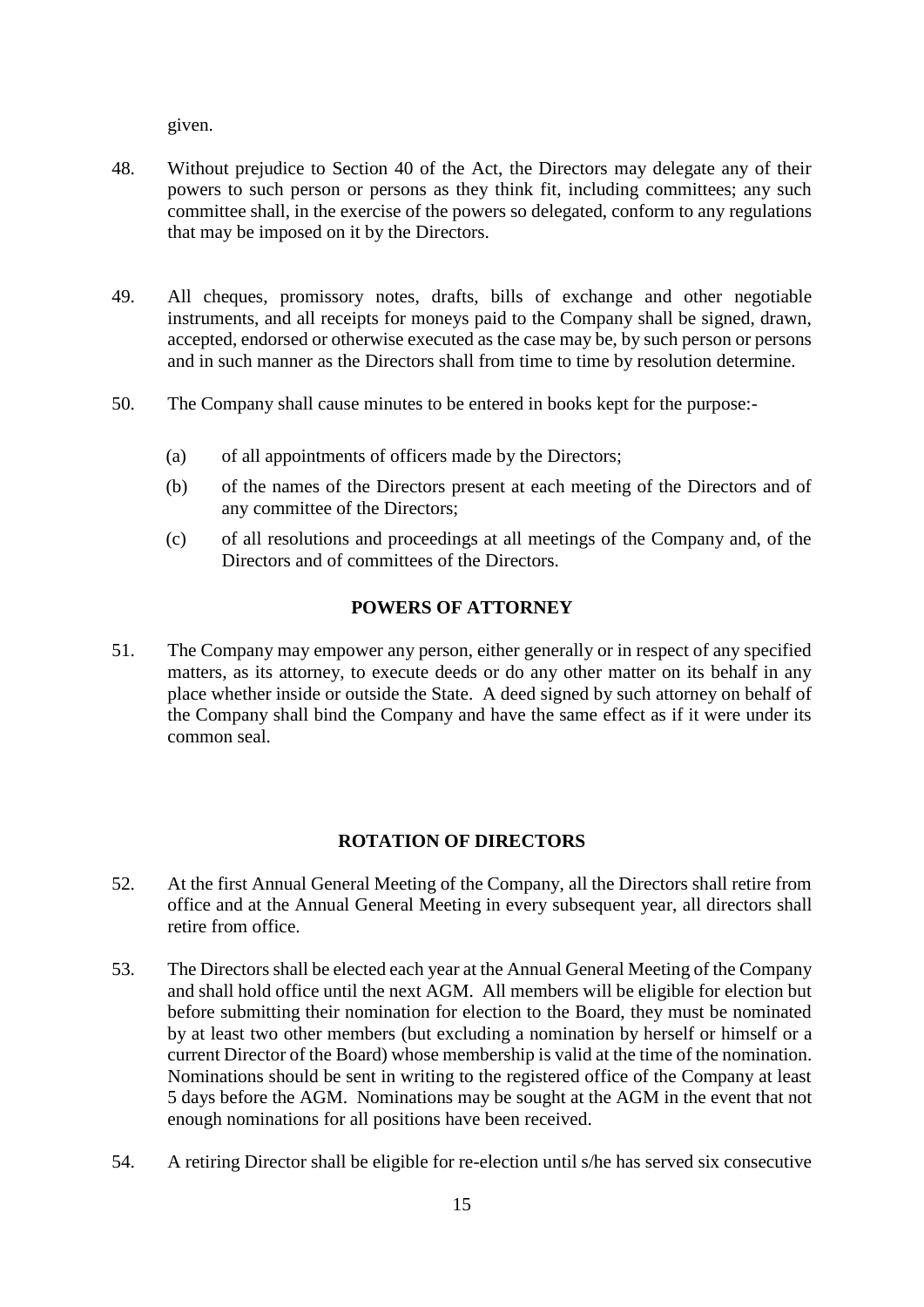years at which time they must step down from the Board for a minimum of one year before being eligible to be nominated to stand for election to the Board for a further term. If it arises that one-third of the Board are due to step down in any one year the one-third to step down shall (unless they otherwise agree amongst themselves) be determined by lot. Under these circumstances the Directors with six years service who are not stepping down shall serve one more year before stepping down.

- 55. Any Member who is also a Director shall upon being removed from Membership also automatically lose his/her place on the Board of Directors.
- 56. The Company may from time to time by ordinary resolution increase or reduce the number of Directors, and may also determine in what rotation the increased or reduced number is to go out of office.
- 57. The Company may by ordinary resolution of which extended notice has been given in accordance with section 146 of the Act remove any Director before the expiration of his period of office, notwithstanding anything in these articles or in any agreement between the Company and such director. Such removal shall be without prejudice to any claim such director may have for damages for breach of any contract of service between him and the Company.
- 58. The Company may by ordinary resolution appoint another person in place of a Director removed from office under Article 59. Without prejudice to the powers of the Directors under Article 63, the Company in general meeting may appoint any person to be a Director, either to fill a casual vacancy or as an additional Director.
- 59. The Directors may at any time appoint any person to be a Director of the Company, either to fill a casual vacancy or as an addition to the existing Directors, but so that the total number of Directors of the Company shall not at any time exceed the number, if any, provided for in these Articles. Any Director so appointed shall hold office only until the next annual general meeting, and shall then be eligible for re-election.
- 60. The positions of Chair shall be filled by election at the AGM. If this position is not filled at the AGM the members of the Board may elect from amongst themselves a Chair.
- 61. The Treasurer and Vice Chair shall be appointed by the Board on such terms and conditions as they see fit.

## **PROCEEDINGS OF DIRECTORS**

62. The Directors may meet together for the dispatch of business, adjourn and otherwise regulate their meetings as they think fit. Questions arising at any meeting shall be decided by a majority of votes. In case of equality of votes the chairperson shall have a second or casting vote. A Director may, and the Secretary on the requisition of a Director shall, at any time summon a meeting of the Directors. If the Directors so resolve it shall not be necessary to give notice of a meeting of Directors to any Director who, being resident in the State, is for the time being absent from the State.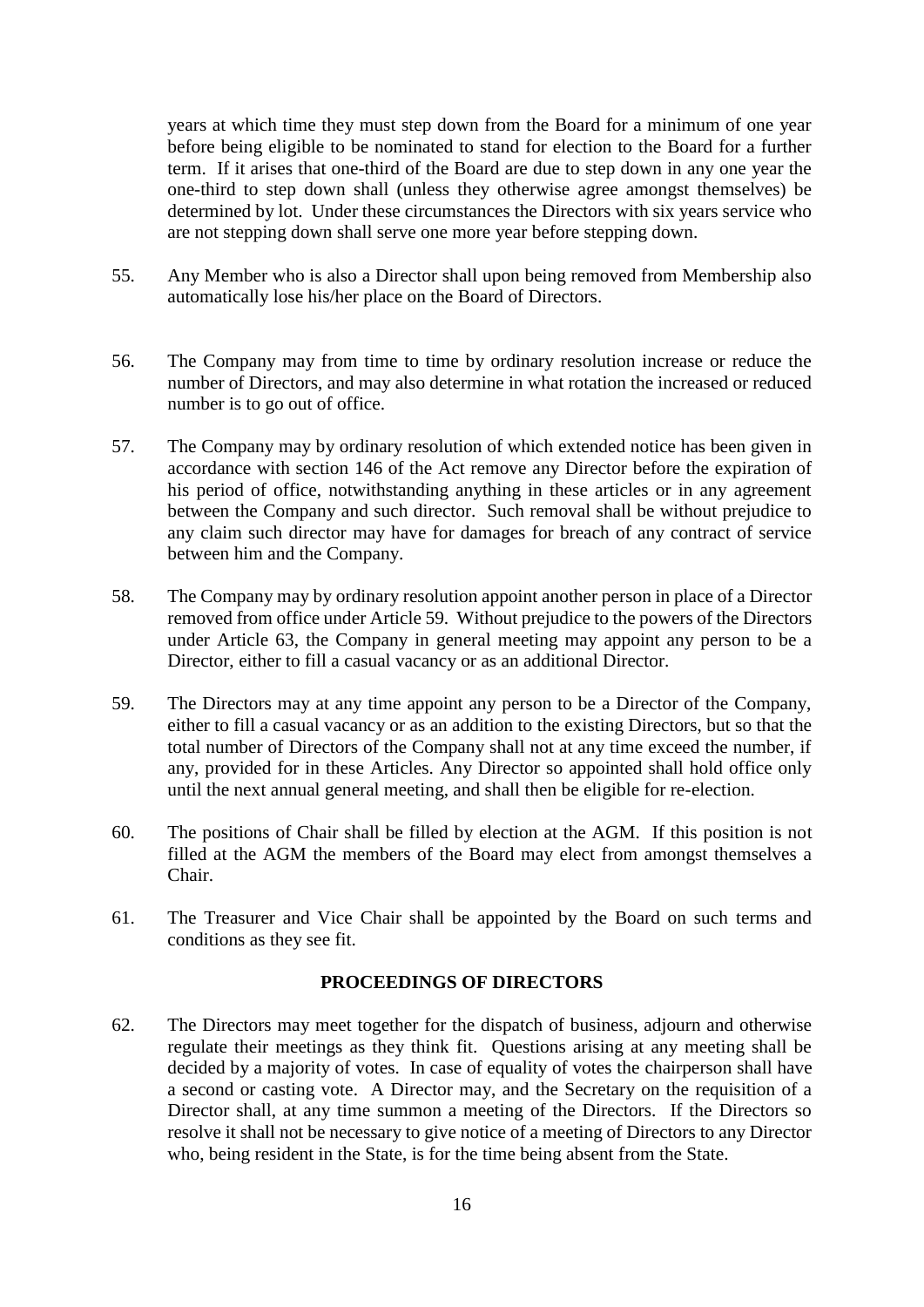- 63. The quorum necessary for the transaction of the business of the Directors may be fixed by the Directors, and unless so fixed shall be four (4).
- 64. The continuing Directors may act notwithstanding any vacancy in their number but, if and so long as their number is reduced below the number fixed by or pursuant to the Act as the necessary quorum of Directors, the continuing Directors or director may act for the purpose of increasing the number of Directors to that number or of summoning a general meeting of the Company, but for no other purpose.
- 65. If at any meeting the chairperson is not present within 15 minutes after the time appointed for holding it, the Directors present may choose one of their number to be chairperson of the meeting.
- 66. The Directors may delegate any of its powers to Committees consisting of such member or members of the Directors and such other persons as they think fit, and any Committee so formed shall, in the exercise of the powers so delegated, conform to any regulations imposed on it by the Directors.
- 67. The Directors may appoint the chairperson of any Committee; if no such chairperson is elected, or if at any meeting of a Committee the chairperson is not present within fifteen minutes after the time appointed for holding it, the members of the committee present may choose one of their number to be chairperson of the meeting.
- 68. A committee may meet and adjourn as it thinks proper. Questions arising at any meeting of a committee shall be determined by a majority of votes of the members of the committee present, and when there is an equality of votes, the chairperson shall have a second or casting vote.
- 69. All acts done by any meeting of the Directors or by any person acting as a member of the Directors or any Committee shall, notwithstanding that it be afterwards discovered that there was some defect in the appointment of any such person acting as aforesaid, or that he or any of the Directors was disqualified, be as valid as if every such person had been duly appointed.
- 70. A resolution in writing, signed by all the Directors for the time being entitled to receive notice of a meeting of the Directors, shall be as valid as if it had been passed at a meeting of the Directors duly convened and held. Any such resolution in writing may consist of several documents in the like form, each signed by one or more of the Directors and for all purposes shall take effect from the time when it was signed by the last director.
- 71. A meeting of the Directors or of a committee established by the Directors may consist of a conference between some or all of the Directors or, as the case may be, members of the committee who are not all in one place, but each of whom is able (directly or by means of telephonic, video or other electronic communication) to speak to each of the others and to be heard by each of the others and –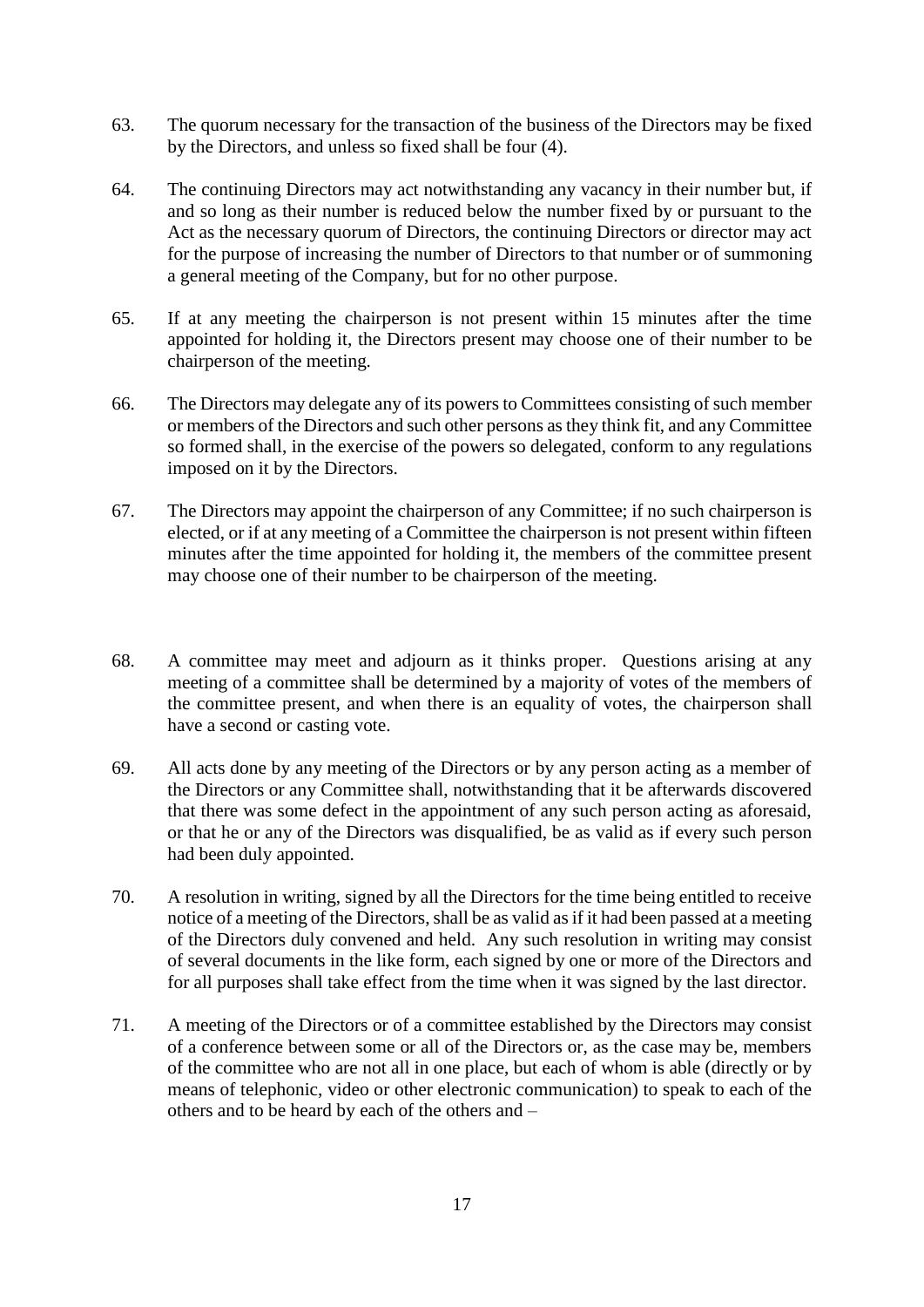- (a) a Director or member of the committee taking part in such a conference shall be deemed to be present in person at the meeting and shall be entitled to vote and be counted in a quorum accordingly; and
- (b) such a meeting shall be deemed to take place
	- (i) where the largest group of those participating in the conference is assembled;
	- (ii) if there is no such group, where the chairperson of the meeting then is;
	- (iii) if neither sub-paragraph (i) or (ii) applies, in such location as the meeting itself decides.

## **SECRETARY**

- 72. The Secretary shall be appointed by the Directors for such term and at such remuneration and upon such conditions as they may think fit; and any Secretary so appointed may be removed by them. A person other that a Member of the company shall be entitled to be appointed as Secretary.
- 73. A provision of the Act or these Articles requiring or authorising a thing to be done by or to a Director and the Secretary shall not be satisfied by its being done by or to the same person acting both as Director and as, or in place of, the Secretary.

## **SEAL**

- 74. The seal shall be used only by the authority of the Directors or of a committee of Directors authorised by the Directors in that behalf, and every instrument to which the seal shall be affixed shall be
	- (a) signed by a Director of it or by some other person appointed for the purpose by its Directors or by a foregoing committee of them; and
	- (b) be countersigned by the Secretary or by a second Director of it or by some other person appointed for the purpose by its Directors or by a foregoing committee of them.

## **ACCOUNTS**

- 75. The Directors shall cause adequate accounting records to be kept. Adequate accounting records shall be deemed to have been maintained if they comply with Section 282(1) to 282(3) of the Act and explain the Company's transactions and facilitate the preparation of financial statements that give a true and fair view of the assets, liabilities, financial position and profit or loss of the Company.
- 76. The accounting records shall be kept at the registered office or, subject to Section 283 of the Act, at such other place as the Directors think fit, and shall at all reasonable times be open to the inspection of the officers of the Company and by other persons entitled pursuant to the Act.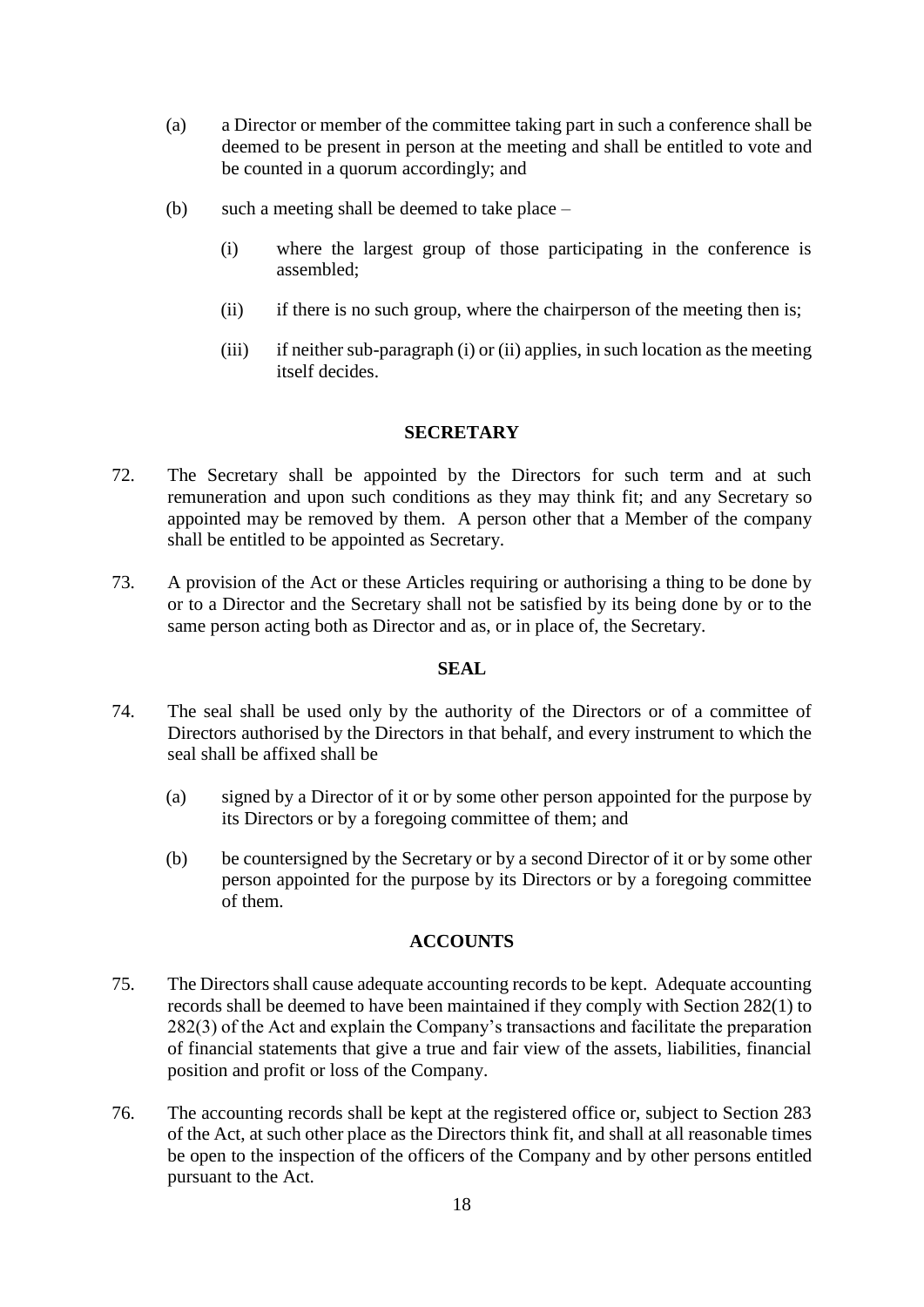- 77. The Directors shall from time to time determine whether and to what extent and at what times and places and under what conditions or regulations the financial statements and accounting records of the Company or any of them shall be open to the inspection of its members not being Directors. No member (not being a Director) shall have any right of inspecting any financial statement or accounting record of the Company except as conferred by statute, this Constitution or authorised by the Directors or by the Company in general meeting.
- 78. The Directors shall in accordance with the Act cause to be prepared and to be laid before the annual general meeting of the Company the statutory financial statements of the Company, the Directors' report in relation to it and the statutory auditor's report on those financial statements and Directors' report as are required by the Act to be prepared and laid before the annual general meeting of the Company.
- 79. A copy of the statutory financial statements of the Company, the Directors' report in relation to it and that statutory auditor's report on those financial statements and Directors' report shall, not less than twenty one days before the date of the annual general meeting, be sent to every person entitled under Section 338(1) of the Act to receive them.

## **AUDIT**

80. Auditors shall be appointed and their duties regulated in accordance with Chapters 18 and 19 of Part 6 of the Act.

## **NOTICES**

81. A notice may be given by the Company to any member either personally or by sending it by post or electronic means (as defined in section 2(1) of the Act) to the member at his or her registered address or email address (or, if not so registered, then to the address or email address of the member last known to the Company). Section 218(5) of the Act shall apply.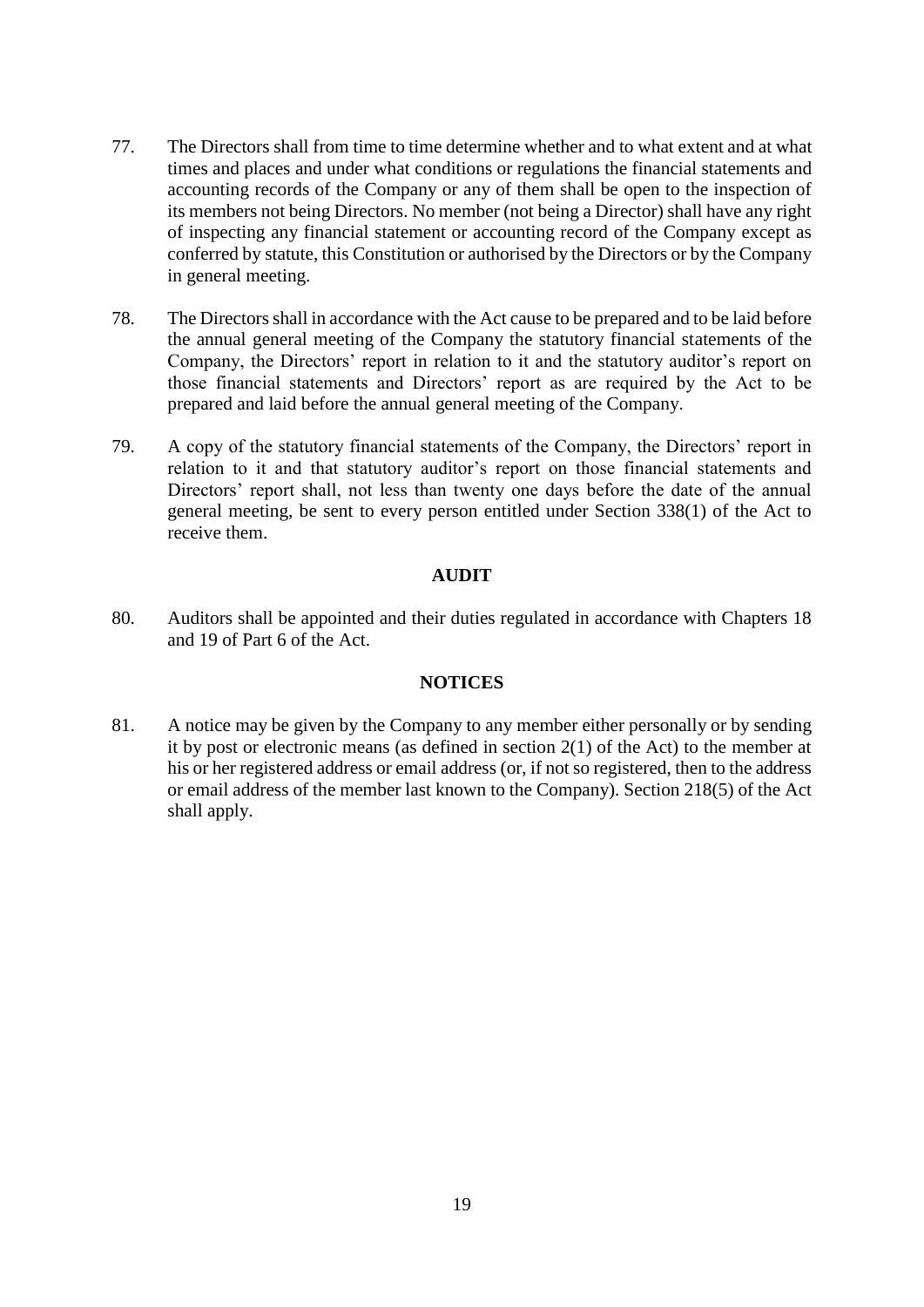#### NAME, ADDRESS AND DESCRIPTION OF OFFICERS

Danielle McGoldrick 1 Meadow Dale Hartstown Dublin 15

Company Secretary

Frank Browne 16 Ballyroan Park Templeogue Dublin 16

Company Director

Donal O'Malley Apt 20 Hanover Quarter Hanover Quay Dublin 2

Company Director

Aine McGuirk Caves Strand Sea Road Malahide Co Dublin

Company Director

Hilda Loughran 100 Marsham Court Stillorgan Co Dublin

Company Director

Elizabeth Hamilton 2 Kilbelin Close Newbridge Co Kildare

Company Director

DATED THE DAY OF

WTNESS TO THE ABOVE SIGNATURES: -